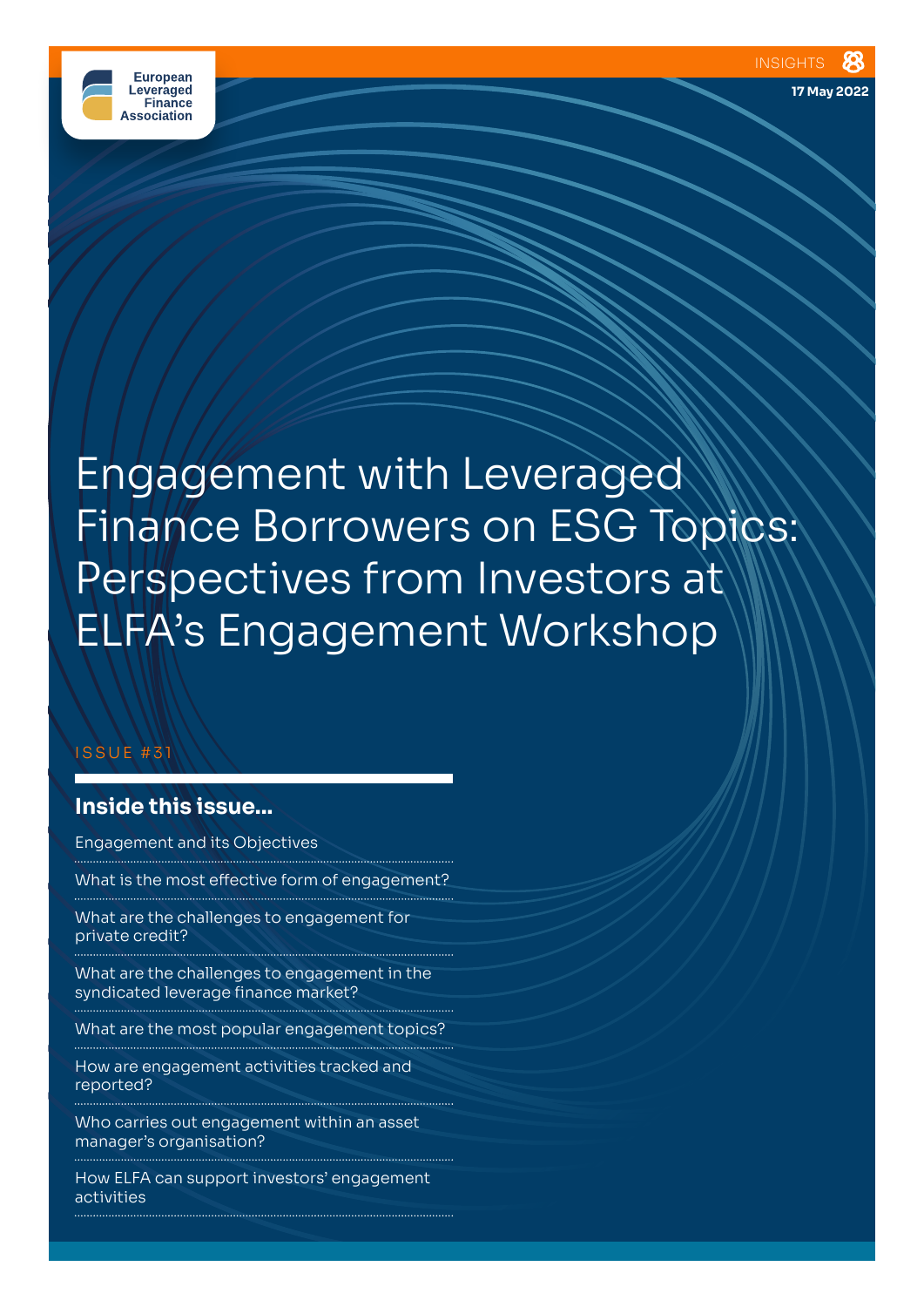#### ISSUE #31

**17 May 2022**

# **Engagement with Leveraged Finance Borrowers on ESG Topics: Perspectives from Investors at ELFA's Engagement Workshop**

#### **Executive Summary**

- Engagement is a dialogue between lenders and borrowers that is focused on positively influencing corporate behaviour.
- A credit investor's objective for engagement could be to drive impact, improve a borrower's ESG profile, or mitigate investment risk using ESG data.
- There are differences in how investors approach engagement depending on the asset class and region in which they operate.
- Engagement can be carried out with various market participants, including for example with borrowers, private equity sponsors and arranging banks.
- At ELFA's recent ESG Engagement Workshop, credit investors across the high yield bond, leveraged loan and private debt asset classes discussed the challenges and opportunities they face within ESG engagement.
- Investors noted that it is essential to raise awareness of why investors need ESG data and how they use it in their investment decision-making process.
- Investors also highlighted the need to educate counterparties about the various regulatory demands that asset managers are currently facing.
- Investors find that engagement on ESG topics is most challenging post-issuance.
- In some instances, investors prefer seeking collaborative engagement, for example, in situations when the borrower's management is unresponsive to their engagement efforts, slow to rectify ESG failings, or simply because joining like-minded peers carries additional weight and can accelerate change.
- There is strong LP interest in engagement on topics such as carbon footprint, energy transitions and net-zero commitments.

# **Introduction**

As part of our continued efforts to support the growth of ESG investing and integration in the European leveraged finance market, ELFA recently held an ESG Engagement Workshop for member firms. During the workshop, participants discussed the steps that firms are taking to engage with market participants, including borrowers, private equity sponsors, and arranging banks.

This report contains highlights from discussions held during the event, split between high yield bonds and broadly syndicated leveraged loans (BSL) (discussed as part of a single group) and private credit.

## **Engagement and its Objectives**

Engagement is a dialogue between lenders and borrowers that is focused on positively influencing corporate behaviour. Investor objectives for engagement could be any of the following: to drive impact in the real world, encourage borrowers to perform better by improving their ESG profile or mitigate investment risk by making a better-informed investment decision using ESG data. It could also be to support the borrower in making the transition to a greener economy and motivate borrowers to make a net-zero commitment. All these goals requires as a first step reliable and up-to-date ESG disclosures by borrowers.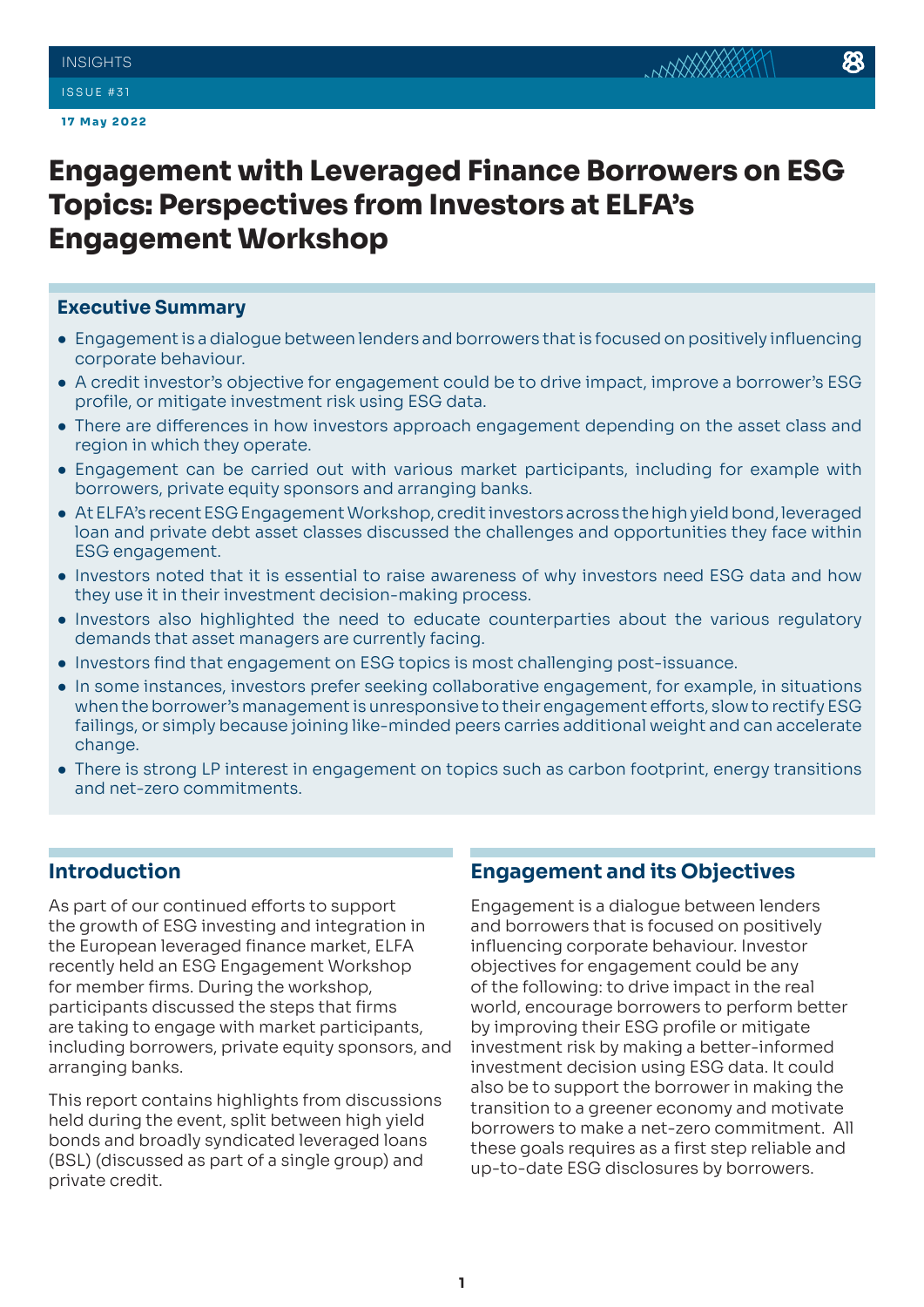#### **INSIGHTS**

#### ISSUE #31

#### **17 May 2022**

Investors in private credit highlighted the differences in their engagement approach compared to large, syndicated deals. If you are the sole or lead lender, are lending to a familyowned business or have control positions in a distressed asset, engagement is usually more direct and relatively more straightforward.

Investors in the high yield bond and BSL asset classes noted differences across regions, for example, between the US and Europe, affecting how investors engage and the focus of their engagements. They mentioned that this is typically driven by the different levels of pressure from LPs across regions to measure the progress in and the impact of engagement activities, and the presence of mounting ESG regulations within Europe.

#### **"Engagement could be a process of making a business (more) financially attractive"**

**– Private debt investor.**

**"It's about making a real impact." – Private debt investor.** 

Investors noted that not only do they engage with individual borrowers but also with private equity sponsors and banks as, in their view, these parties all play a crucial part in driving change in the leveraged finance market. Investors particularly highlighted the need to educate market participants about the various regulatory changes that asset managers are currently facing.

Surprisingly, given their importance in the market, no investor mentioned engaging directly with law firms. This is a role that ELFA has been taking on, on behalf of its members, engaging with lawyers on how ESG language can be embedded in deal documentation.

**"Engagement is educating issuers about what is changing in the asset management industry" – HY bond and BSL investor.** 

## **What is the most effective form of engagement?**

Engagement can take various forms, such as written correspondence, telephone conversations or face-to-face meetings. Workshop participants agreed that it is easier to engage with borrowers when they are marketing a new transaction. Although there often still remains a lack of detailed ESG disclosures at the time of new issuance, especially for high yield bonds where the content of the OM remains behind the times compared to what investors in these deals now expect.

In some cases, investors prefer seeking collaborative engagement, for example, in situations when management is unresponsive to their engagement efforts, slow to rectify ESG failings, or simply, because joining likeminded peers carries additional weight and can accelerate change.

In private credit, investors noted they must educate and engage with borrowers more patiently on ESG and sustainability topics. Their engagement approach is likely to take longer than engaging with companies operating in more liquid markets where investors may have voting rights or can more easily divest. Although some investors noted that engaging in private debt transactions has sometimes been more successful as they may have a greater stake in such investments and can, in those instances, more easily justify a dialogue with management on ESG topics.

## **What are the challenges to engagement for private credit?**

It will come as no surprise that a lack of ESG data availability is the main challenge for investors in private credit, which hampers their engagement activities. In the first instance, engagement then focuses on improving ESG data disclosure by borrowers.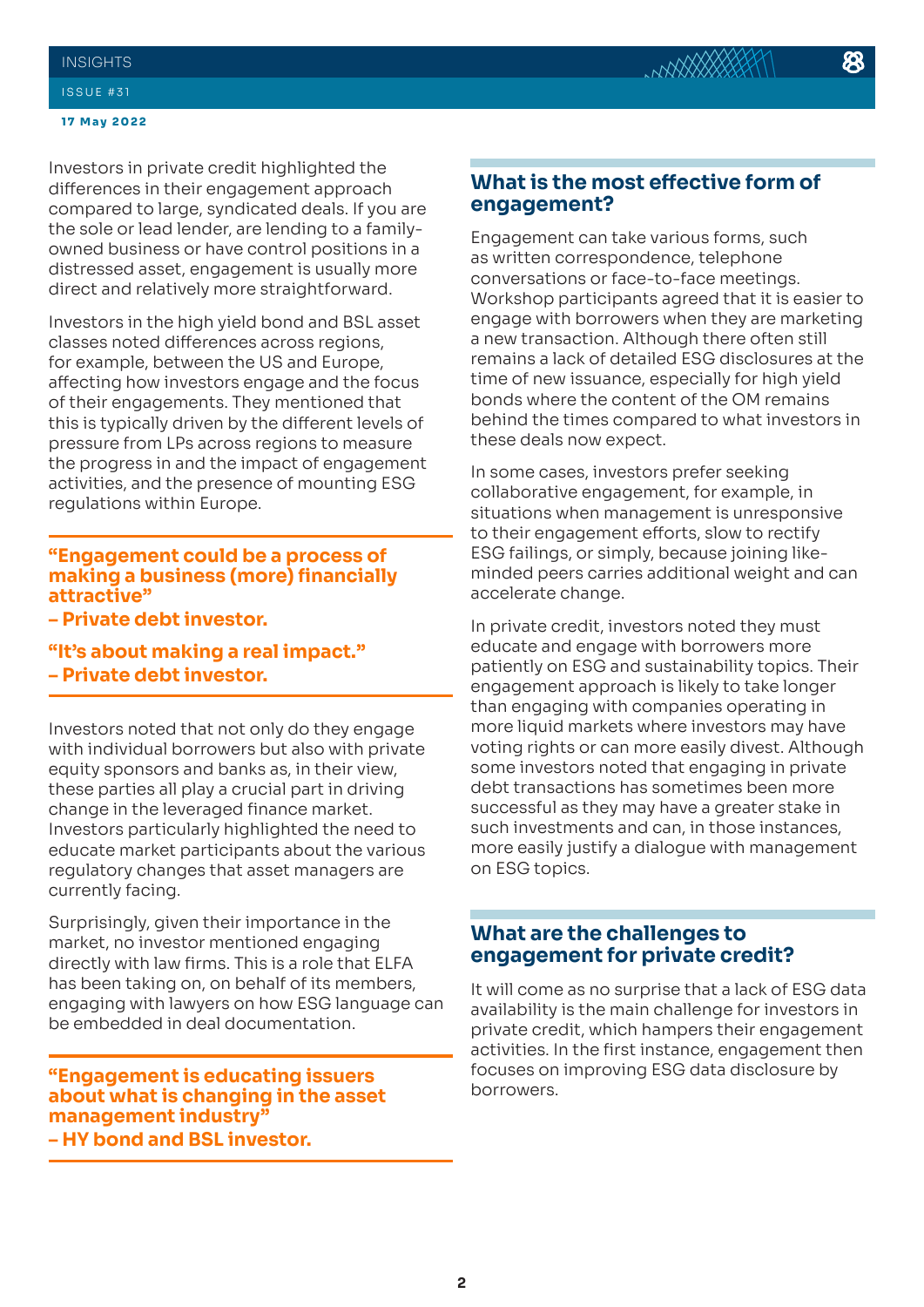#### **17 May 2022**

Investors discussed that in some cases borrowers do not respond to their engagement attempts or even if they do, their actions are at times not satisfactory.

One investor mentioned that it is essential to raise awareness of why investors need ESG data and how they use it in their investment decision-making process. Educating borrowers along the way is part of the journey. Another workshop participant mentioned that they provide borrowers with a list of ESG resources that borrowers can use to help them get up to speed on how sustainability can be helpful and potentially value-additive to their businesses. One investor noted explaining to borrowers that when companies get sold, investors providing buyout financing will likely want to discuss their ESG profile, so it is beneficial for borrowers to be on top of their ESG data.

Investor participants agreed that being on top of your ESG profile and being able to engage well on ESG topics with lenders is a good proxy of how well the management team is managing their business.

**"When we did our carbon foot printing of one of our largest private equity funds, when we started, a high percentage of borrowers did not know what carbon foot printing was."** 

**– Private credit investor** 

**"When a borrower and sponsor are just not engaging, then you need to think about what this tells you about them and their management team."** 

**– Private credit investor**

## **What are the challenges to engagement in the syndicated leverage finance market?**

In the high yield and BSL break-out session, investors noted that it is likely to be more challenging to engage on ESG topics postissuance. Although another viewpoint is that compared to investment grade businesses, access to high yield and leveraged loan borrowers is at times much better, as investors often have more direct access to management. Investors discussed how they are keen to discover new tools and resources, ideally sectorspecific, to support their engagement activities. One investor mentioned that [Chemscore](https://chemscore.chemsec.org/) was helpful to them, which ranks the world's top 50 chemical producers on their work to reduce their chemical footprint, albeit focusing on the largest companies.

Finding a method to prioritise an investor's engagement activities can also be a challenge and investor participants shared how they addressed this within their own organisation. One investor said they are prioritising engagement topics by materiality; in addition, if a company is not disclosing sufficient ESG data, this triggers engagement with the company. Some investors set a timeframe during which they expect to see improvements on the borrower side. Another investor mentioned assigning two sectorspecific engagement criteria to each borrower, which are both measurable and deliverable.

## **What are the most popular engagement topics?**

In the private credit session, investors mentioned the strong LP interest in topics such as carbon footprint data, energy transitions and net-zero commitments. LPs often look for anecdotal examples of how fund managers engage with underlying borrowers.

In the high yield market, similar engagement themes arise, and investors noted that disclosure of a company's carbon footprint is relatively good in this space, especially for large-sized companies. Smaller companies may be willing to provide this data but may struggle with a lack of resources. One investor mentioned that, for some of their smaller issuers, even SASB reporting standards are too ambitious. This is where the sector-specific **ELFA ESG Fact Sheets** can be very useful as a resource for borrowers that fills an important gap in the leveraged finance market.

Investors, however, highlighted that very few companies have come up with an actual plan to be net-zero by 2050 in either the high yield or BSL markets.